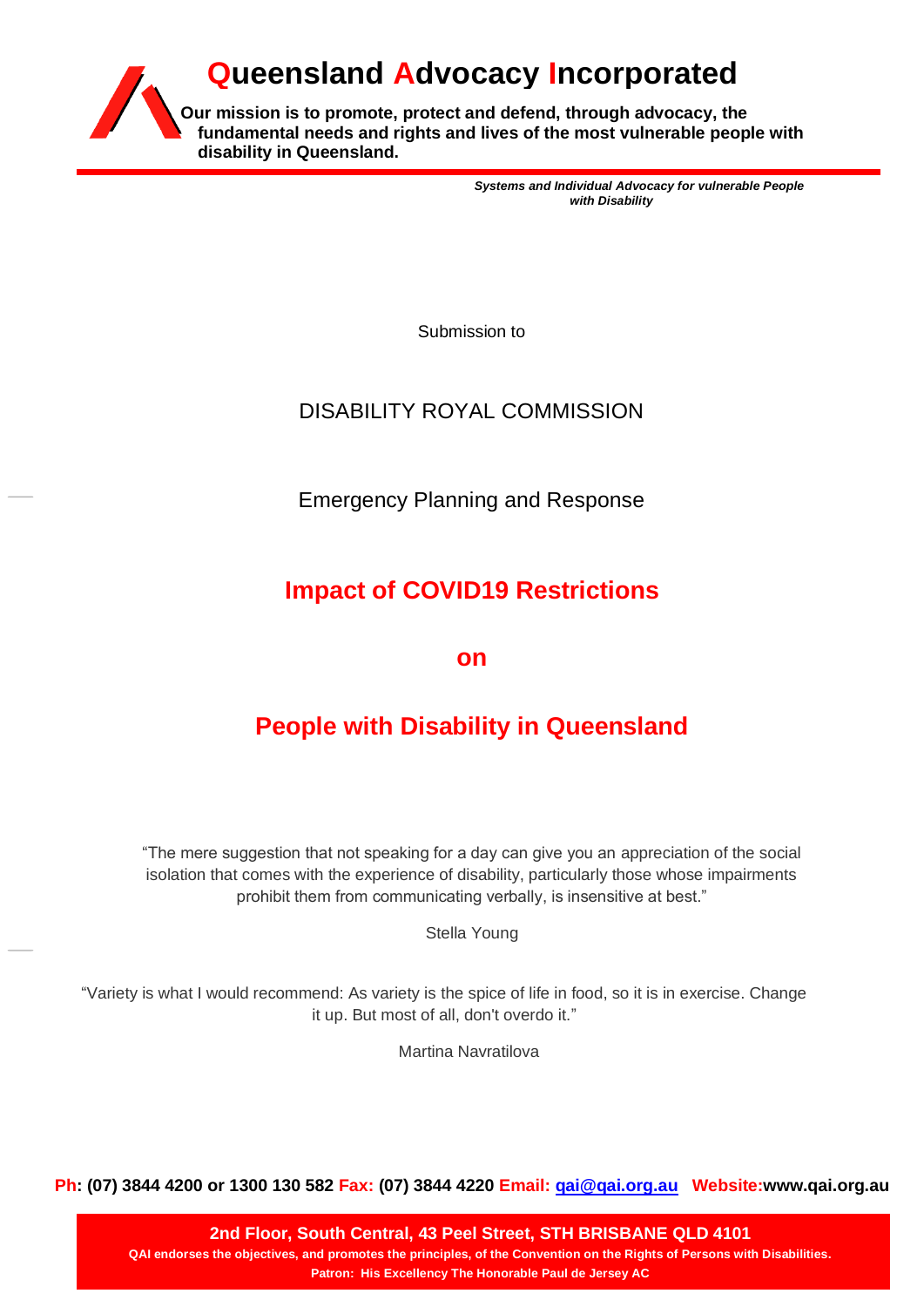# **About Queensland Advocacy Incorporated**

Queensland Advocacy Incorporated (QAI) is an independent, community-based systems and individual advocacy organisation for people with disability. QAI's mission is to promote, protect and defend, through advocacy, the fundamental needs and rights and lives of the most vulnerable people with disability in Queensland.

QAI has an exemplary track record of effective systems advocacy, with thirty years' experience advocating for systems change, through campaigns directed to attitudinal, law and policy reform and by supporting the development of a range of advocacy initiatives in this state. In recent years, issues pertaining to the design and implementation of the National Disability Insurance Scheme (NDIS) have been a core focus of our systemic advocacy. QAI also provides highly in-demand individual advocacy through our individual advocacy services – the Human Rights Legal Service, the Mental Health Legal Service, Justice Support Program, National Disability Insurance Scheme Appeals Support Program and NDIS Decision Support Pilot, the Disability Royal Commission Advocacy Program and the Education Advocacy Service.

Our individual advocacy work has historically focused on the rights and lives of highly vulnerable adults with disability and the impact of serious issues that inhibit and restrict people from living a good, ordinary life.

QAI believes that all human beings are equally important, unique and of intrinsic value. Everyone should be seen and valued as a whole person, first and foremost. The human condition is such that societies tend to devalue those who do not fit within their models of perfection.

This paper raises significant issues impacting the lives of people with disability, their families and carers during this unprecedented time of COVID19 restrictions.

### **Background**

The federal and state governments have implemented never seen before measures to slow the spread of COVID19 (Coronavirus) through the community. These restrictions, whilst necessary, have significant impact on people with disability and cause further disruption and disadvantage to our lives.

QAI and other disability advocacy organisations believe that people with disability have not been properly considered by government decision makers during this process and that more immediate consultation needs to be held with our community so that appropriate support measures can be put in place before further trauma is caused. Systems and processes also need to be clarified so that people with disability also can feedback their experiences during this time.

### **QAI's Advocacy – COVID 19**

On 4<sup>th</sup> March, 2020 QAI wrote to the CEO of the NDIA, the respective Ministers of the

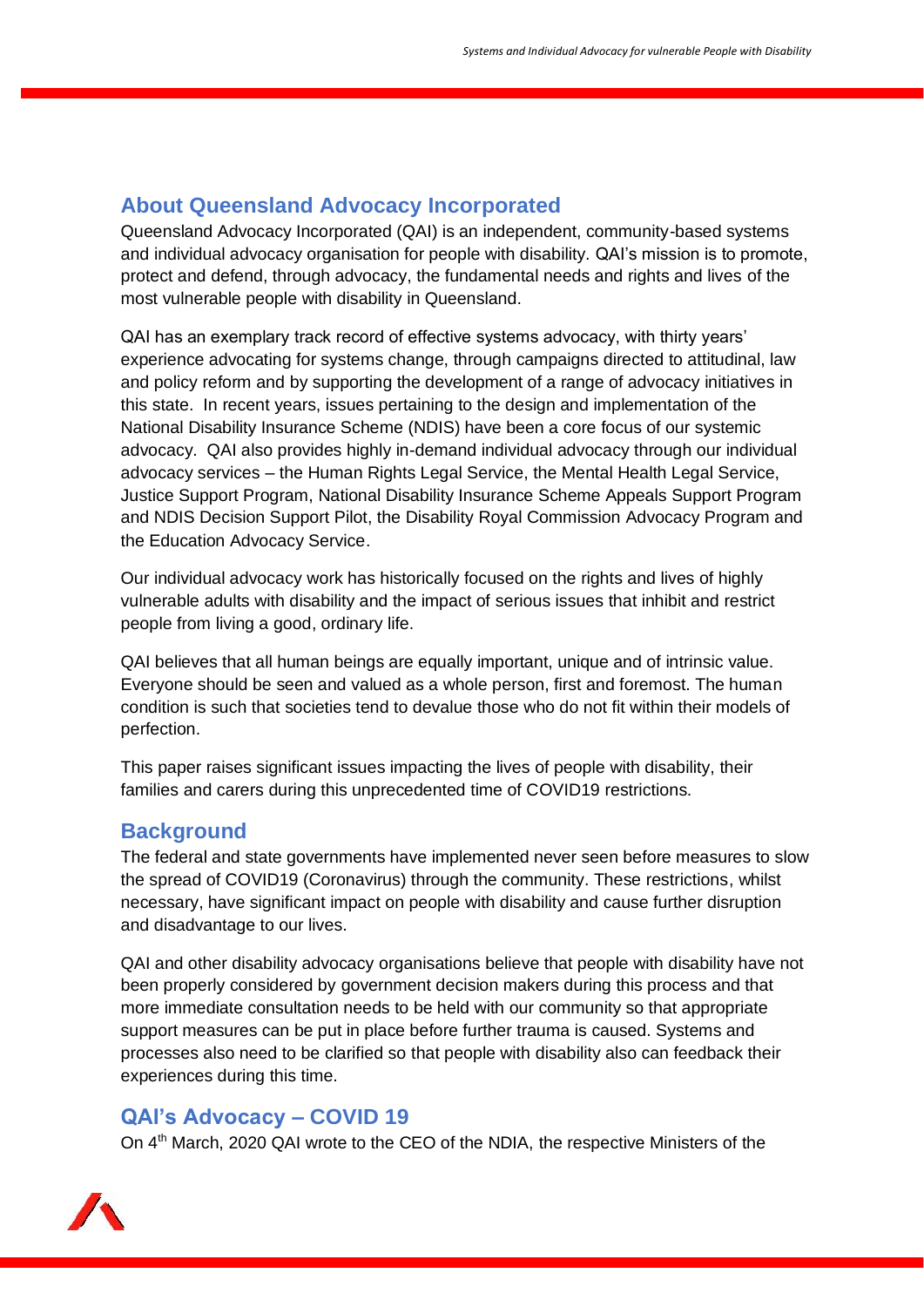Department of Social Services (DSS), the CEO of the peak organisation National Disability Services, the Queensland State Manager for National Disability Services, and the Queensland Public Guardian raising concerns about the silence on any concerted and cohesive policy for ensuring the health and safety and well-being of vulnerable people with disability living in congregated living arrangements. We noted that the website for National Disability Services had information about protection of health and wellbeing of staff but no statement about ensuring protection for the health and wellbeing of the people for whom they provide supports and services. In fact, the website noted : "At this stage there is no formal advice from the National Disability Insurance Agency (NDIA) for providers relating to the coronavirus. We will monitor and when it becomes available, include this advice here."

We asked that the decision-makers issued urgent explicit public directives and actions to promote and protect the health and well-being of people with disability, particularly those supported by direct support service providers, and imminent action for people living in supported accommodation.

We also inquired about what procedures might be instigated if a number of people in shared care/living arrangements become ill. Will they be sent to hospital? What measures will be implemented if people are confined to their homes? What protections will be implemented that do not in any way inhibit their rights to conduct their lives as other citizens in similar circumstances?

This request was not afforded a response so QAI followed up again on 27 March 2020 with the same recipients and included the State Director NDIS Quality and Safeguards Commission, the Commissioner for the NDIS Quality and Safeguards Commission and the Qld Public Advocate in this correspondence. In this correspondence, we requested decision-makers from DSS and the NDIA for extreme and urgent declaration of supports to all people with disability as "essential services". We sought information from the NDIS Quality and Safeguards Commission about what protective oversight and monitoring would be implemented into how supports and services would be delivered in congregate and shared care arrangements. We asked if there would be a strengthening of reporting requirements and a higher level of scrutiny of these settings combined with robust oversight and recommended a fortification of the Community Visitor Program to augment this.

We sought assurances and requested a public announcement from National Disability Services that no supports or services would be withdrawn but would be delivered differently (ie: individually).

It is critical that supports and services are creative about ways to engage people socially with their community without close physical presence. Language is important as it conveys meaning to what is understood in community and those who implement government decisions. QAI considers that the terms 'social distancing' and 'self-isolation' are trigger words that imply shutting people in rooms, in houses, and away….away from perceived risk of infection, but more likely away from scrutiny, away from the things that bring people joy, away from life – and potentially place them in more danger or harm. QAI prefers to use the terms 'spatial distancing' as far too many people with disability endure social isolation on a daily basis.

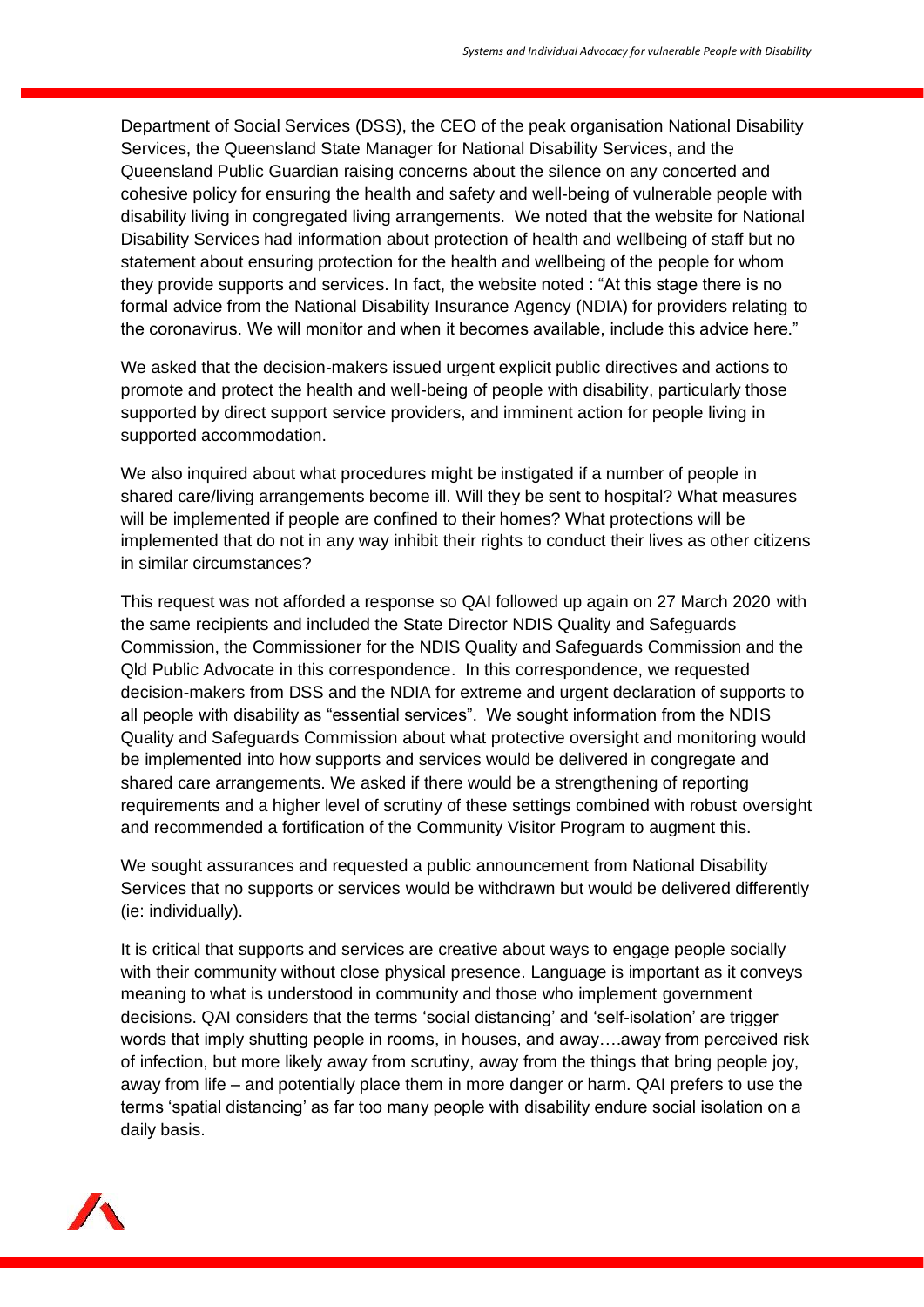A response to QAI's emails was received from the Quality and Safeguards Commission on 14 April 2020\*. The response referred to the [NDIS Code of Conduct](https://www.ndiscommission.gov.au/providers/ndis-code-conduct) and the [NDIS Practice](https://www.ndiscommission.gov.au/providers/ndis-practice-standards)  [Standards](https://www.ndiscommission.gov.au/providers/ndis-practice-standards) and advised us that the Commissioner had issued a notice that providers were required to notify them if changes to support occurred or if a direct COVID19-related situation required a change, and that all providers were obliged to abide by state and territory rules for this period. It seems that governments and statutory bodies and service providers held discussions but did not include people with disability in those consultations, nor did any of these entities inform people with disability, except by decree.

A response from the Department of Social Services was received on the 21st April, 2020 outlining the measures taken by government to support people with disability during this pandemic. QAI submits that these measures were overdue and instigated because of national robust advocacy. "16 April 2020, National Cabinet endorsed the Management and Operational Plan for COVID-19 for People with Disability (the Plan) which has been released on the Australian Government Department of Health's website. The Plan ensures a national approach to protecting and supporting people with disability, their families and carers – with wide-ranging guidance on managing and preventing the transmission of COVID-19. The Plan can be found at

[https://www.health.gov.au/resources/publications/management-and-operational-plan-for](https://www.health.gov.au/resources/publications/management-and-operational-plan-for-people-with-disability)[people-with-disability.](https://www.health.gov.au/resources/publications/management-and-operational-plan-for-people-with-disability)

Further, QAI is disappointed that the first measures introduced were financial supports directed to service providers rather than consulting with people with disability in the first instance about protecting their health and wellbeing. 'The increased funding complements the range of measures announced by Minister Robert on 21 March 2020 to assist National Disability Insurance Scheme (NDIS) participants and providers during COVID-19. These measures are already in place and include financial assistance to providers including advance payments, a 10 per cent COVID-19 loading on some supports, changes to cancellation policies and extending NDIS plans for up to 24 months. More information on these measures can be found at [www.ndis.gov.au.](http://www.ndis.gov.au/)

# **The experiences of People with Disability**

## *Autocratic Removal of Rights and Abdication of Responsibilities*

The failure to mention people with disability in the governments' public announcements about COVID19 restrictions has caused a great deal of confusion within the community about how particular restrictions apply to their lives. Without public acknowledgement that disability services and support workers are essential supports and services and the implementation of clear guidelines, service providers have autonomously made decisions about how to manage this situation. QAI submits that these decisions should have been made in a considered and consultative way, establishing consistent guidance reached in consultation with people with disability, who should be enabled to direct their support in times of crisis. The lack of guidance and direction in this regard has had associated implications, for example, the failure to ensure the provision of Personal Protective Equipment for people with disability and their support workers, is indicative of careless afterthought.

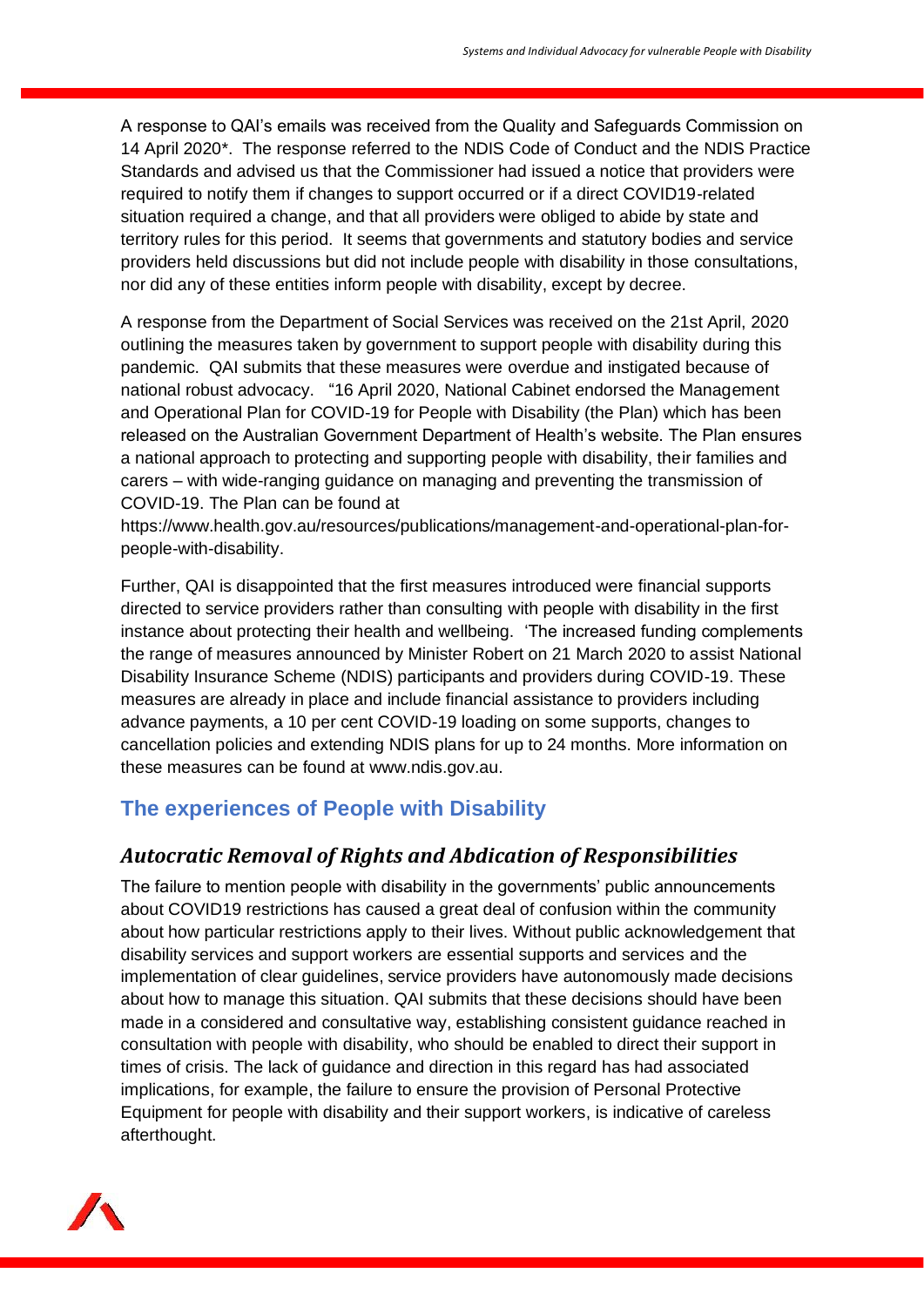Another consequence of this lack of appropriate leadership has been a reduction in the types of services on offer. Some service providers, without consulting with the people they are paid to serve, and without Health Directives or a mandate to act, arbitrarily withdrew supports unnecessarily, while deeming that some supports including in-home supports are 'non-essential'.

QAI has received reports of service providers reducing specific types of support to clients and thus endangering the safety and potentially the lives of people with disability. These supports are not necessarily restricted to group activities, but also those deemed 'nonessential in-home supports'. QAI submits that this is inappropriate, as those in receipt of in-home supports generally find them essential.

QAI has also received reports of service providers reducing core supports without consultation causing further disadvantage to our community by forcing people with disability to rely on informal support, such as the support provided by family members. This not only causes issues for the individual with disability but also impacts on the family who may already be unable to work because of forced restrictions on certain sectors of the workforce.

QAI has attempted to garner cross departmental support to improve the quality of life for people residing in hostels. Personal care support providers and advocates, including QAI's advocates have been in contact with people who have been subjected to lock-downs, denied access to their community access supports, denied access to private phone conversations, or meeting with their advocates by managers of hostels. COVID19 has been misused by unscrupulous hostel owners and managers many of whom have a history of coercion and control. QAI has advocated for twenty years to affect change in this supported accommodation realm and despite the deaths, the abuse and the advent of the NDIS, it appears that some providers have not changed their practices.

### *Restrictive Practices*

QAI is concerned that as a direct result of the new restrictions imposed on the broader community, some providers are using COVID19 to justify the use of restrictive practices without any authorisation for their usage. This is particularly prevalent for vulnerable people particularly living in group homes and supported accommodation.

QAI has received reports of supported accommodation providers refusing to allow external service provider support workers to enter their facilities to work with their clients to deliver personal care or take them out for appointments, shopping or exercise. QAI has reason to believe that unlawful restrictive practices are being justified under COVID19 restrictions to manipulate and control some people with disability.

We note the tabling of the *Justice and Other Legislation (COVID-19 Emergency Response) Amendment Bill 2020* by the Queensland Attorney-General, as a means of providing a lawful basis for actions of this nature. In particular, the Bill proposed insertion of a new Part to the *Disability Services Act 2006* (Qld), to create civil and criminal immunity for service providers utilising particular Restrictive Practices who are deemed at risk of failing to comply with a public health direction due to their disability. This Bill was tabled on 19 May

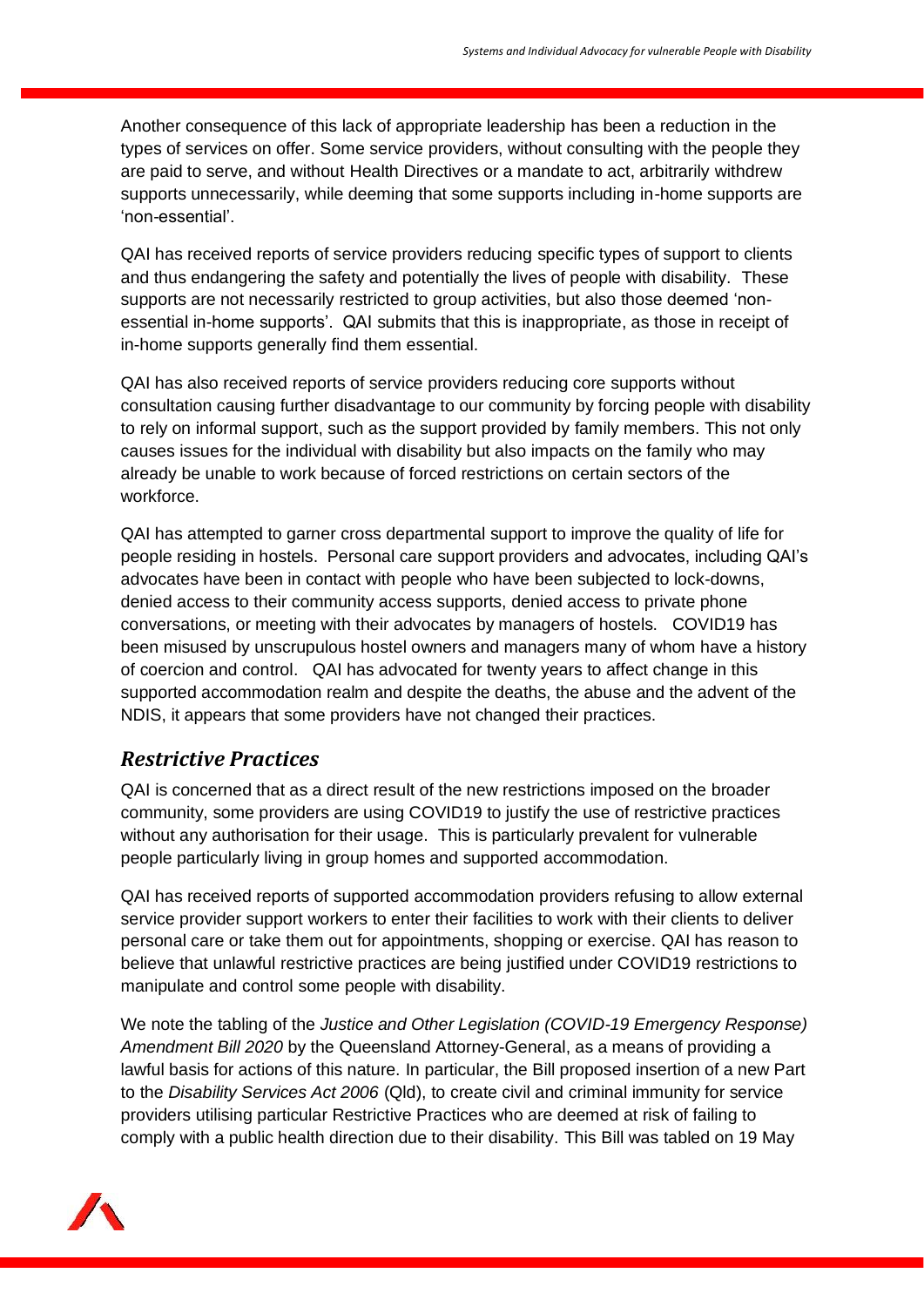2020, categorised as urgent (with the effect that the ordinary Parliamentary Committee review process was bypassed) and passed on 21 May 2020. QAI submits that it is problematic both in terms of its substantive content – we consider that the potential human rights infringements are not justified in the circumstances, nor are they consistent with the Government's response to the management of COVID19 more generally, which is moving to a relaxing rather than tightening of measures – and also insofar as the Bill renders lawful conduct that has been occurring since the beginning of this pandemic. This highlights the unlawfulness of the practices of Service Providers to date and highlights the inadequacies of current oversight mechanisms.

QAI is also deeply concerned by the cessation of external oversight mechanisms, such as Community Visitor schemes, in response to the pandemic. In the context of an escalation of measures that engage and potentially violate the human rights of vulnerable people with disability, external oversight is of critical importance.

The letter QAI received from the Quality and Safeguards Commission\* included [the Fact](https://www.ndiscommission.gov.au/document/1991)  sheet: Coronavirus (COVID-19) – [Behaviour support and restrictive practices](https://www.ndiscommission.gov.au/document/1991) intended to guide NDIS Service Providers on supporting people with restrictions on community movement are in force due to COVID19. At first glance this fact sheet appears to issue the correct advice regarding ensuring respect for individuals' rights and choice and control and that following the Chief Medical Officer's directive to isolate any person who tests positive for COVID19 is not a restrictive practice. In fact, this is reiterated several times. In examining the fact sheet QAI finds:

The "Practical guidance for NDIS participants with behaviour support needs" is helpful and provides advice about seeking alternatives to group or public gatherings so that individual people are not overly restricted from their usual activities. It also provides information about business continuity plans, and the need to mitigate known triggers for people (including boredom, communication difficulties etc.) and offers acceptable alternative activities and ways to keep people connected to family and friends. The suggestion that providers should "consider rostering support staff with whom the person is familiar or gets along with" is very passive given that the section refers to participants described as having 'behaviour support needs'. This should be standard practice for all providers, all the time.

However, QAI is deeply concerned about key parts of this fact sheets, as follows:

1. the messaging in the "Behaviours of concern after risk mitigation strategies are implemented" section of this fact sheet. At the outset, the fact sheet advises service providers that if a Public Health Order to self-isolate or quarantine causes a person with disability such distress and/or anxiety, confusion or anger, any new environmental restraint that is applied as a result of these circumstances is **not a reportable incident. Locking doors during this period is likely to escalate fear and anger and QAI is concerned that this will likely create a cycle of layering more restrictive practices upon a person already traumatised by their circumstances.**

QAI recommends that the same safeguards to avoiding the use of physical restraint is applied to environmental restraints, and that if such measures are used that they should be reported in the same manner. The section of this fact sheet titled "Implementing a

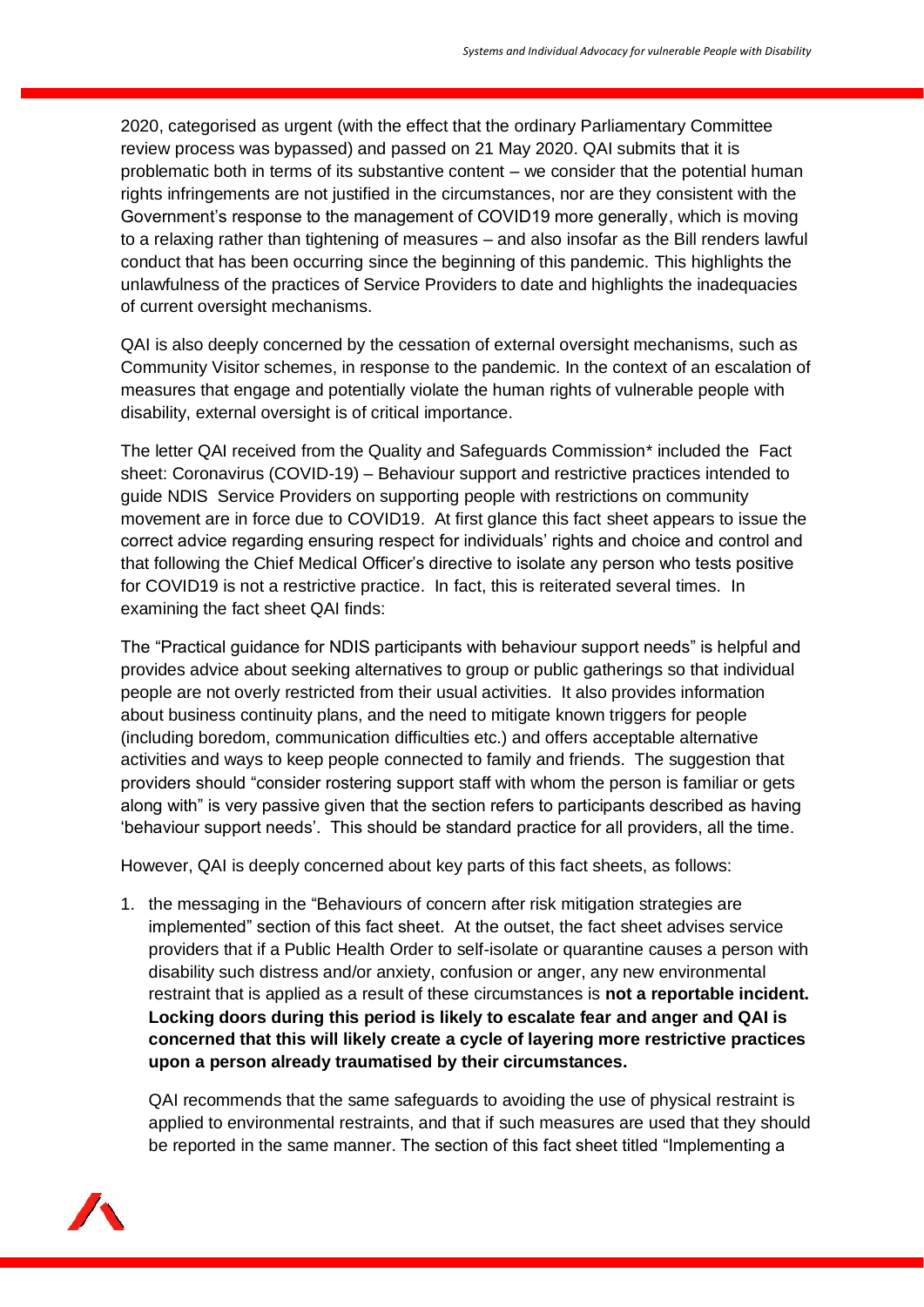new regulated restrictive practice to support an NDIS participant" is critically disturbing as a passive approach to approving the use of restrictive practices once a behaviour support plan is in place. The NDIS Quality and Safeguards Commission suggests that such important plans may be 'done over the phone', which ignores the rights and voice of the person and or their family or other supporters who may object to the use of restrictive practices.

- 2. Of further serious alarm is the messaging from the Commission that merely admonishes the use of any restrictive practices not in accord with a behaviour support plan as a reportable incident and unauthorised**. There is no clear message about any penalties or consequences.**
- 3. Coupled with this, the fact sheet warns that 'Using restrictive practices as a 'precaution' COULD be a regulated restrictive practice'. If this is done out of 'concern for the health of a NDIS participant', QAI alleges that this is NOT a regulated restrictive practice if it is NOT in accord with either the Commonwealth Chief Medical Officer or as part of the behaviour support plan and therefore unlawful. This seems to introduce a new Authority for approving restrictive practices, where to date, the state authorities make those decisions. It also enables carte blanche approval for the broad use of restrictive practices where there may be a confirmed case of COVID19 regardless of who the infected person might be, and this might be applied to all residents. QAI is concerned that in the instance of a support worker becoming infected, all or any residents may suffer the restrictive consequences. It is deeply inappropriate for service providers to arbitrarily lock down residents and restrict their rights beyond what is applicable to any other citizen. Unless the resident/s in question has tested positive and is required to self-isolate, this constitutes cruel, inhuman and degrading treatment.
- 4. The fact sheet notes several times that it is not a regulated restrictive practice if there is a self-isolation order or any directive to a community because of COVID19. QAI is very concerned that there is an implicit encouragement from the Commission to isolate vulnerable people with disability. This is reflected in the next wording in the fact sheet and assumptions that service providers make decisions about individuals lives than people with disability having control and choices in their lives and that service providers work with them in collaboration. "If your decision causes an NDIS participant to have more restricted access to the community than they would normally have, within the current limits on public gatherings, then it may be an environmental restraint or seclusion." While QAI understands the implicit warning the Commission issues in this statement, apparent power imbalances still exist that government, the Commission itself and providers do not acknowledge or address when the language used in such communications indicates the unconscious and conscious bias about whose life is affected and by whose decisions.

QAI holds significant concerns that this tacit authorisation of unlawful behaviour explains, in part, the reason why so few people progress complaints to the NDIS Quality and Safeguards Commission. The Quality and Safeguards Commission requires names to investigate complaints into these kinds of treatment, but most people are frightened of the ramifications if they do complain, so do not. The NDIS Quality and Safeguards

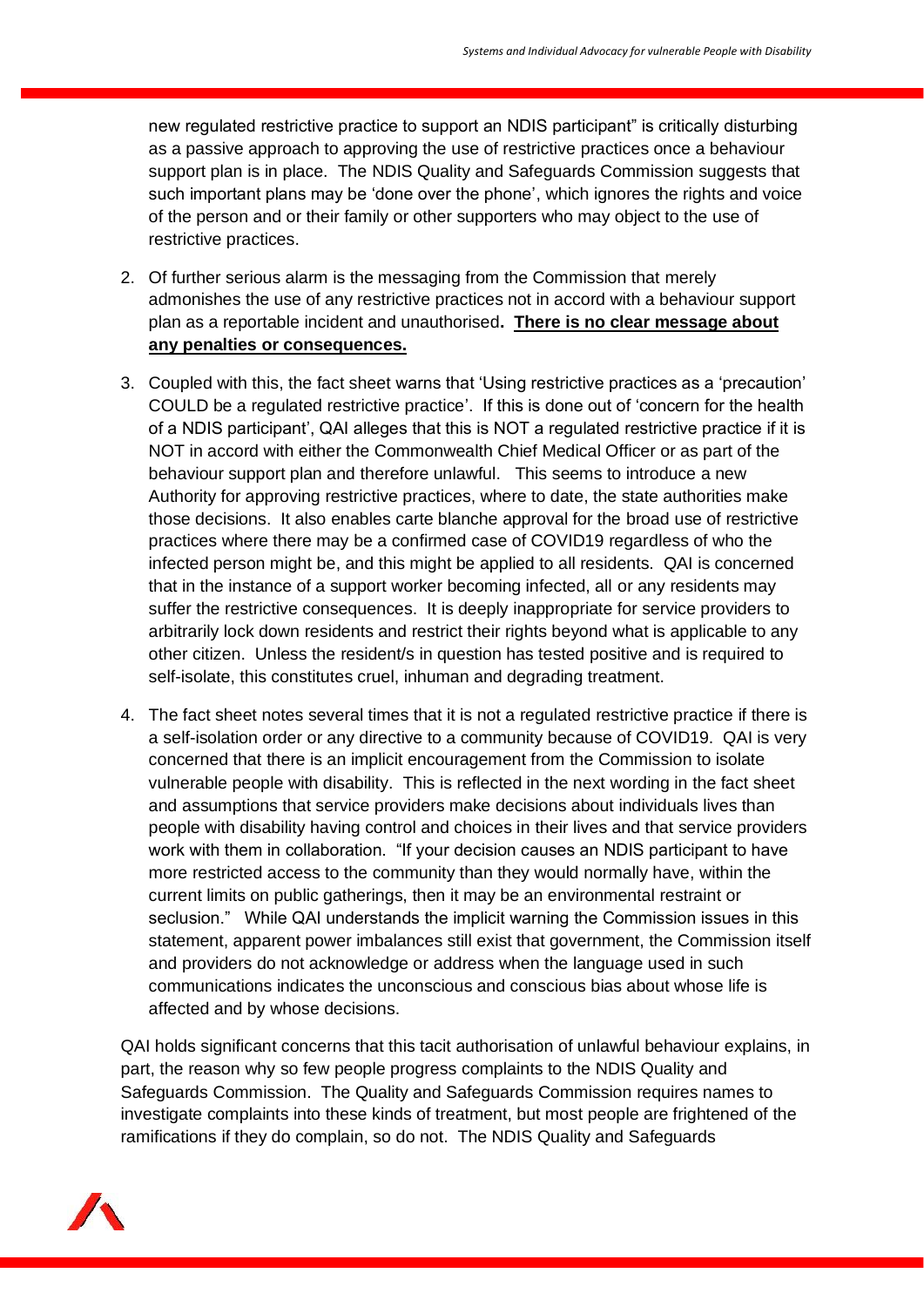Commission states that:

*The NDIS Commission understands that anonymity is an important element of privacy and some members of the public may wish to be anonymous when interacting with the NDIS Commission. The NDIS Commission also understands some members of the public may wish to use a pseudonym. Generally, members of the public will have the right to remain anonymous or adopt a pseudonym when dealing with the NDIS Commission*.

However, it is our experience that for investigations to be actioned, a person's name and the service provider is required. This can place vulnerable people at risk of reprisals or risk of homelessness.

#### **Recommendation:**

QAI submits that the Quality and Safeguards Commission is not a safeguard, but a reactive regulatory measure. QAI has advocated to the Commission for considerable time that it should instead take a proactive approach by closer scrutiny on the array of functions that service providers register to perform, and ensuring that none should have functions that are clearly conflicts of interest. Examples of this are that no provider of personal support should also provide the accommodation, nor should the provider of support act as supports coordinator or plan manager.

QAI also submits that the Commission has not actively pursued the vast number of complaints that it receives to the point of prosecution. The fact that the Commission only now seeks to establish an independent review into the circumstances of the death of Anne-Marie Smith is testament to its ineffective performance.<sup>1</sup>

QAI has also advocated vigorously for the Commission to have the function of collecting data and reporting from states regarding the type, frequency and number of uses of Restrictive Practices. It is extremely vital that there be tight monitoring of all use of cruel inhuman and degrading treatment – both legally sanctioned and unauthorised and unlawful.

Based upon the figures of reportable incidents released today, QAI holds significant concerns about the number of reported instances of abuse, neglect and other significant incidents notwithstanding that the intention of establishing the NDIS was to level the power imbalance and return respect and control to people with disability. The reported figure of **73,846 "reportable incidents" over 18 months**<sup>2</sup> includes 1,827 cases of abuse, 1,062 cases of neglect, 1,532 cases of serious injury, 335 cases of sexual misconduct, 1,031 cases of unlawful physical contact, 238 cases of unlawful sexual contact and 66,999 cases

1

<sup>&</sup>lt;sup>2</sup> Reportable incidents under the NDIS - 1 July 2018 to 31 Dec 2019. Source: NDIS Quality and Safeguards Commission.



[https://www.ndiscommission.gov.au/mediarelease/2096?fbclid=IwAR3umTUrq49o8G1D5vzMKryv](https://www.ndiscommission.gov.au/mediarelease/2096?fbclid=IwAR3umTUrq49o8G1D5vzMKryv-qY5TFx8zlZIs0YEj8NPodBo_0-EY_AOpo)[qY5TFx8zlZIs0YEj8NPodBo\\_0-EY\\_AOpo.](https://www.ndiscommission.gov.au/mediarelease/2096?fbclid=IwAR3umTUrq49o8G1D5vzMKryv-qY5TFx8zlZIs0YEj8NPodBo_0-EY_AOpo)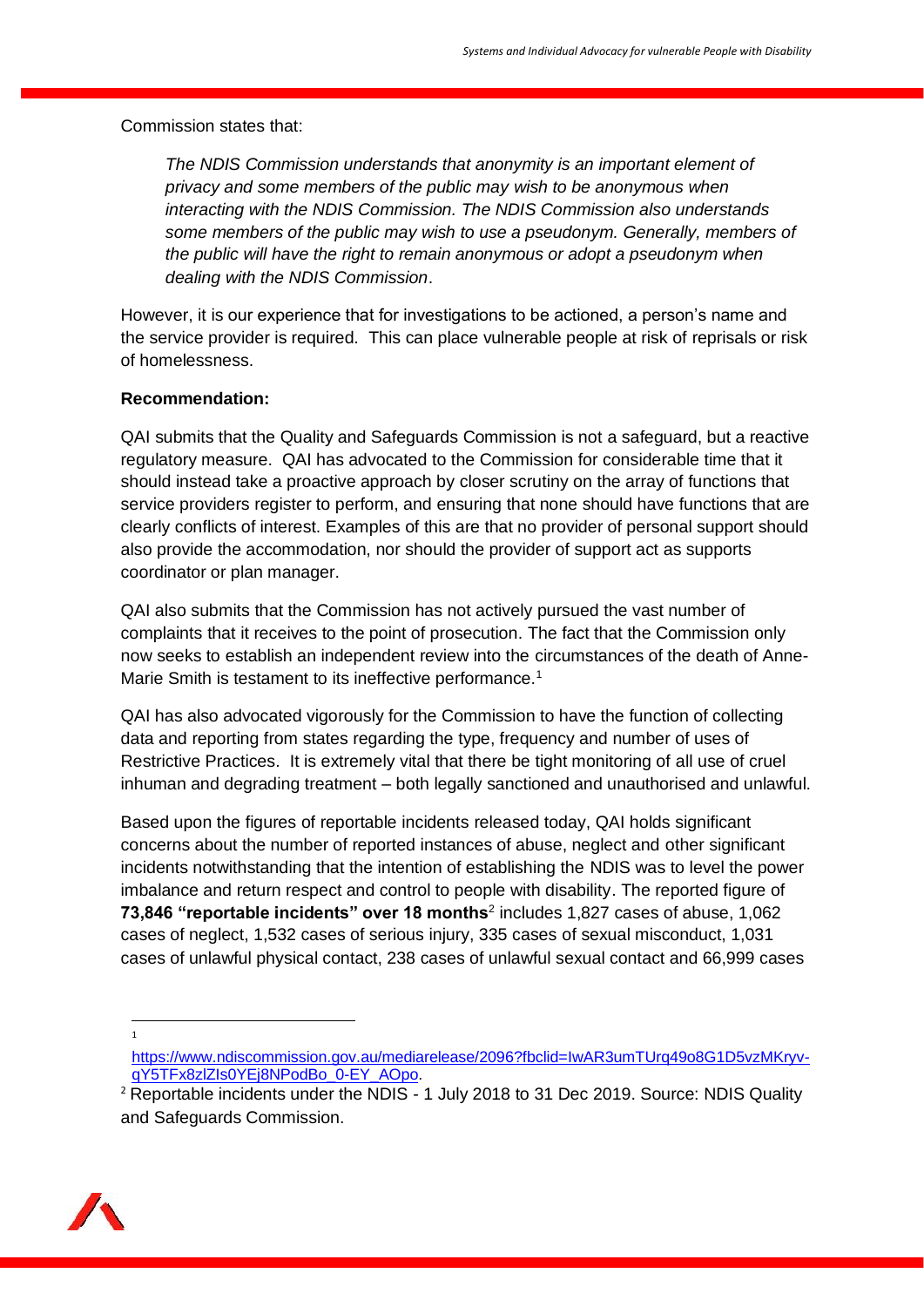of unauthorised restrictive practices.<sup>3</sup>

#### **Recommendation:**

The NDIS Quality and Safeguards Commission is restructured to ensure safeguarding of people from cruel inhuman and degrading treatment so that it is an effective protective and preventative mechanism and not merely an expensive reactive complaints processor. The executive administration of this Commission should include people with disability and the relationship to advocates must change to one of collaboration and effective cooperation with expedient remedies.

### *Unintended Consequences and Hardships*

The imposition of community restrictions was accompanied by silence from governments about the rights to essential supports and the welfare of people with disability. Without appropriate messaging about the right to, and importance of, supports and services, people with disability and their support services have experienced discrimination and vitriol in the community.

Some people have experienced increased incidents of aggressive behaviour from the public because of the perceived inability for some people to independently adhere to physical distancing requirements. This points to poor quality in supports or a lack thereof, as well as a lack of personal responsibility by community members to undertake their own detours.

There have been reports from some people with disability that their support staff have been interrogated while performing essential tasks such as grocery shopping on behalf of a client or traveling to and from client's homes.

People with disability have reported difficulty accessing essential services such as:

- personal support services, medical services, supports for grocery shopping and delivery services;
- essential disability supports, such as personal care, assistance with everyday tasks such as house cleaning, transport to appointments and getting out into the community for exercise.

The lack of public communication has also caused confusion for independent support staff, unsure if they would be fined for being out in the community or traveling to work.

People with disability reported being unable to find suitable staff to fill shifts, experienced shifts for core support being canceled last minute and having unknown staff turning up to fill shifts without any warning from the service provider. Because of this some people have just decided to stop all support until the restrictions are lifted.

<sup>3</sup> https://www.theguardian.com/australia-news/2020/may/27/ndis-providers-used-unauthorisedrestraints-more-than-65000-times-watchdog-reports

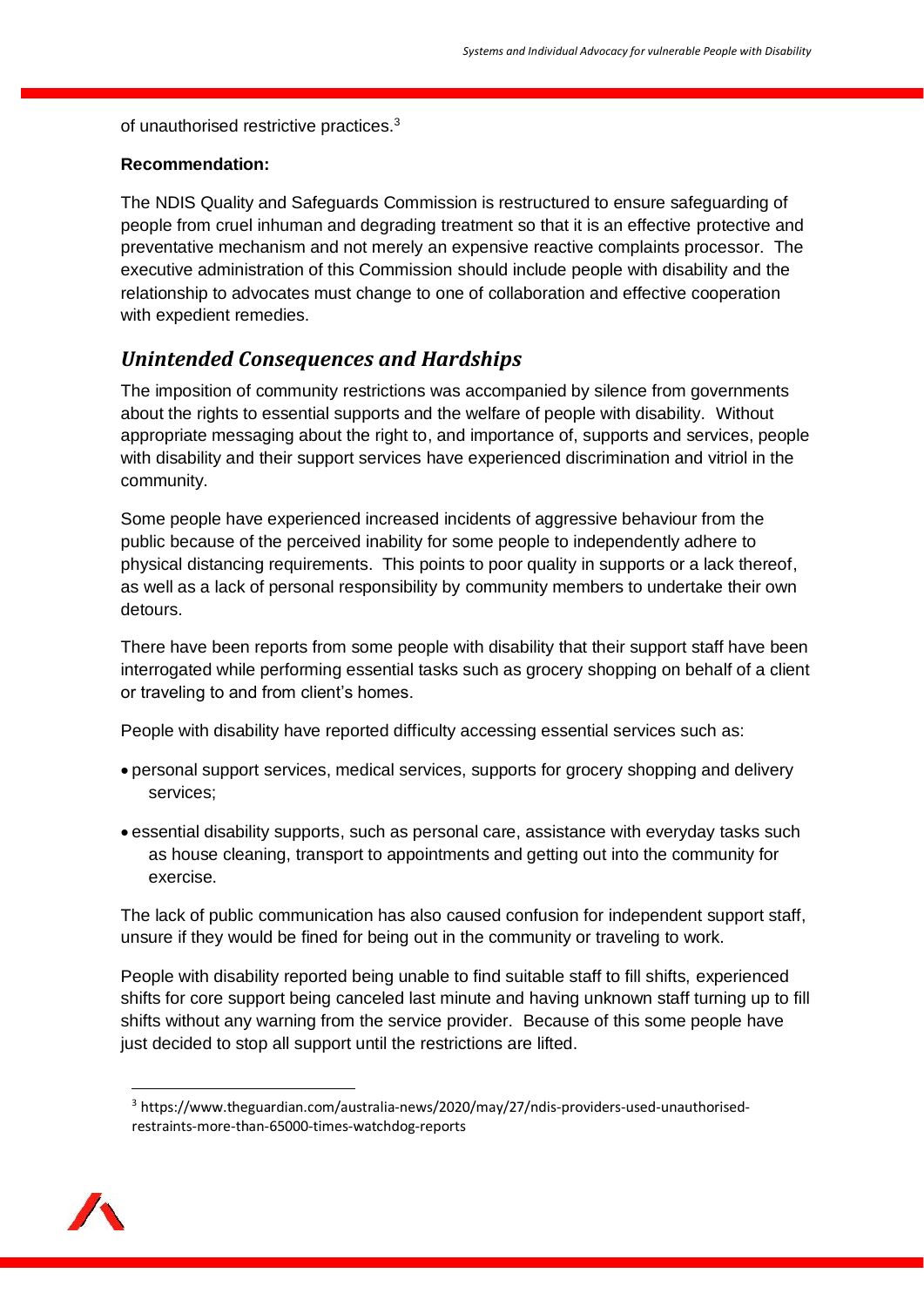# *Dubious and Unethical Service Provider practices*

QAI has received reports of service providers charging clients for day programs and activities they are no longer providing notwithstanding that, to our knowledge in some circumstances, no alternative program has been offered to clients. QAI acknowledges that in some instances some providers have been appropriately responsive and enabled some of their clients to engage in one-to-one supports instead of group day programs.

For example, one large service provider offered 1:1 support to the clients of their day service that they deemed likely to be eligible for 1:1 support under the NDIS. There is no clarity around how this decision is determined, and it is questionable that providers should in fact be making this judgment at all.

The people deemed eligible were offered 1:1 in-home support but no community access for shopping, or other activities. QAI is concerned that this increase of 1:1 support may rise at the expense of other participants/service clients who are missing out entirely.

It was reported to QAI that participants can cancel their services however there has been an implied threat that they may not retain a place in their former group activities once the service resumes as usual. Nevertheless, QAI expects that people will become accustomed to better more personalised 1:1 support and may not want to return to group activities particularly if they did not enjoy them. We are therefore concerned that in order to retain what should be their right to 'choice, control' and individualised support under a fair and equitable NDIS, people will be subjected to a prolonged battle and an increase in NDIS Plan reviews and subsequent AAT appeals.

One training and capacity building organisation offers video sessions for their clients however, this obviously is not appropriate for all participants, and so some will just miss out. This service is also conveying to people that if they cancel their service, they will have to reapply when normal services resume, and they may not get in.

Additionally, one supported accommodation provider has communicated that parents and family members are not allowed to visit their family member but that the family member can leave the accommodation to visit them. This clearly exposes the person with disability to potentially increased risk of contact to positive cases of COVID19, when the provider has both the best option and clear responsibility and duty of care to minimize risk in the group living arrangement. While QAI supports that individual people residing in group homes are at heightened vulnerability to the risk of infection, it is likely to be increased if they are supported by numerous and changing support staff or a range of contacts with family members who may be exposed to broader population mix due to work, school and or other connections.

# *Employment*

QAI has many concerns and questions about 'sheltered workshops' (Australian Disability Enterprises, or ADEs) given their rather opaque nature about their activities:

1. Are they closed? If so, are people still being paid? If not, are people with disability being supported to work safely?

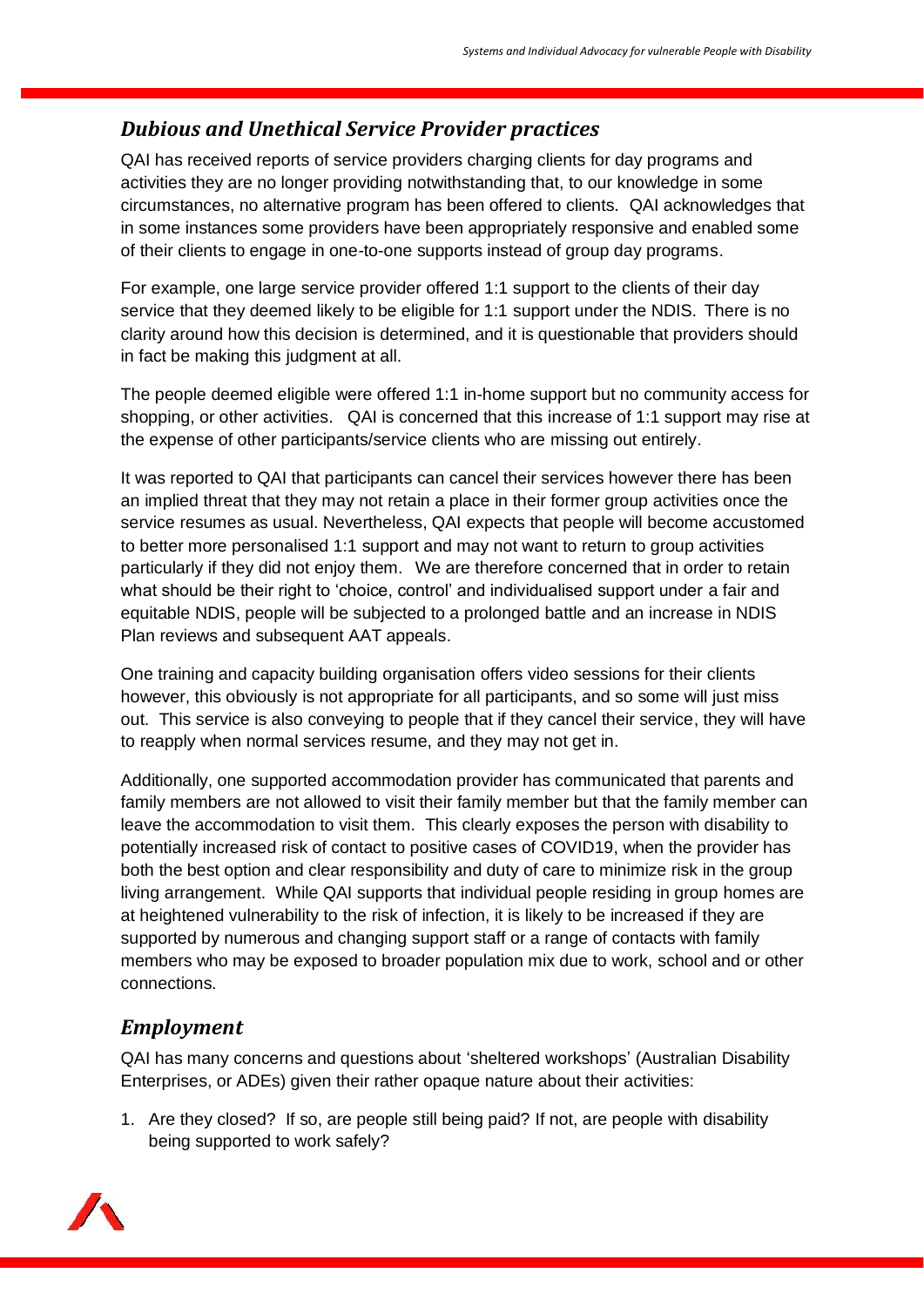In an Open Letter to the National Cabinet (March 2020) over 70 organisations (including QAI) wrote *"It is our view that Australian Disability Enterprises (ADEs) – formerly known as 'sheltered workshops' - do not constitute an "essential service" and we urge the Australian Government to act swiftly to close all ADE's given the high risk they pose to people with disability at this time".*

QAI has been unable to confirm the status of many sheltered workshops, but anecdotal evidence suggests they have continued to operate in circumstances in which social distancing protocols are not enforced. We are also concerned that there has been insufficient Personal Protective Equipment provided. Given the heightened health vulnerability of many people with disability, this is highly concerning.<sup>4</sup>

2. Are people with disability being provided with accurate and accessible information regarding the COVID19 supplement?

In this context, we are also concerned by reports that people with disability are being denied access to the COVID19 supplement. There is insufficient information available and accessible to confirm the information being provided to sheltered workshop employees with disability.

In an article by ABC journalist, Norman Hermant wrote "People with disability say COVID-19 is pushing up costs, but they can't get Coronavirus Supplement" (April 2020) https://www.abc.net.au/news/2020-04-19/coronavirus-supplement-people-withdisability/12158526:

Key points from this included:

- "Many Australian Disability Enterprises (ADEs) have continued to operate. There are about 600 ADEs across the country, sometimes known as sheltered workshops"
- "Senator Steele-John said the continued operation of ADEs was unsafe for employees. "They come together in group settings, often hundreds at a time, and undertake activities," he said. "And so in these group settings with older people, often people with intellectual cognitive disabilities, sometimes communication difficulties, it is incredibly difficult to enforce social distancing"
- One workshop reports that "Measures currently in place to ensure the health and wellbeing of our supported employees and staff include staggered start, finish and break times to ensure physical distancing can be maintained at all times."
- "Queensland's Endeavour Foundation temporarily shut down its ADEs on April 3. "We believe we can no longer guarantee the safety of supported employees during this pandemic situation," it said in a statement. One of the issues it

<sup>4</sup> Norman Hermant, "People with disability say COVID-19 is pushing up costs, but they can't get Coronavirus Supplement" (April 2020) https://www.abc.net.au/news/2020-04-19/coronavirussupplement-people-with-disability/12158526.

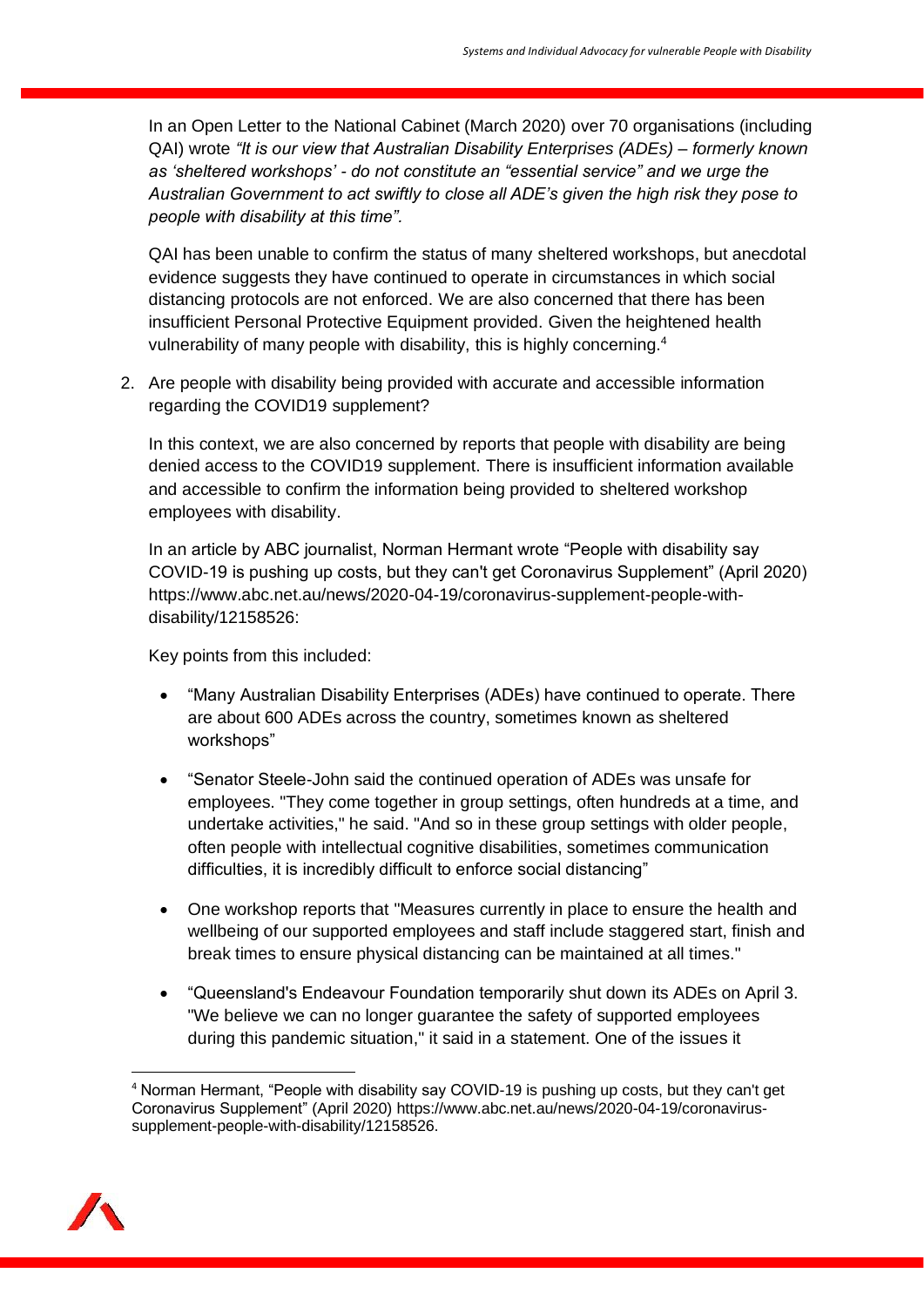identified was the reliance of many of its employees on public transport. "Given many of our supported employees use public transport, their exposure to COVID-19 is also increased — which is another reason why we must make this difficult decision."

The narratives on the circumstances of employment and volunteering activities that people with disability engage reflect a lack of consistency and transparency about what financial or other assistance is available to them. Key information that is not readily available includes:

- Is the sheltered workshop assisting them to get financial assistance from Centrelink or linking them to open employment or some other service?
- If sheltered workshops are not closed down, what and how are people supported to remain safe (spatial distancing)?
- Has adequate personal protective equipment been supplied to people with disability and their support workers?

Stories reported in blogs and social media provide valuable insight. A pertinent and compelling personal account about the impact of COVID19 on the work and life of a woman with intellectual impairment is provided by Michael Frost.<sup>5</sup> A recent article by Maggie Coggan provides a compelling argument for importance of advocacy in supporting people with disability to move into open employment.<sup>6</sup>

From the limited information available, QAI is concerned that many sheltered workshops have not closed their physical premises in response to COVID19 and it is unclear if they are providing the necessary supports to keep employees with disability safe.

QAI submits that while the employees are still being paid, and despite the Federal Court ruling against the Business Services Wage Assessment Tool, the rate of payment remains far below the minimum wage. It appears there is little to no support from their employers, as disability advocates are still the major force pushing for change. There is opportunity create major transformation to employment for people with disability by deconstructing the model of sheltered workshops. Employees with disability in these workplaces can be readied for open employment once COVID19 restrictions are lifted. Sheltered workshops can be utilised instead as transitional support arrangements and phased out. People with disability who want to continue in their activities and are unable to find employment should be supported in day services or other more appropriate and valid activities of their choosing under the NDIS.

<sup>&</sup>lt;sup>5</sup> Michael Frost, *Coronavirus is freaking my intellectually disabled sister out* (March 2020) <https://thebrag.com/coronavirus-is-freaking-my-intellectually-disabled-sister-out/> <sup>6</sup> Maggie Coggan, '*We need to see action': Disability advocates present plan to end barriers to work* (February 2020) [https://probonoaustralia.com.au/news/2020/02/we-need-to-see-action](https://probonoaustralia.com.au/news/2020/02/we-need-to-see-action-disability-advocates-present-plan-to-end-barriers-to-work/)[disability-advocates-present-plan-to-end-barriers-to-work/](https://probonoaustralia.com.au/news/2020/02/we-need-to-see-action-disability-advocates-present-plan-to-end-barriers-to-work/) 

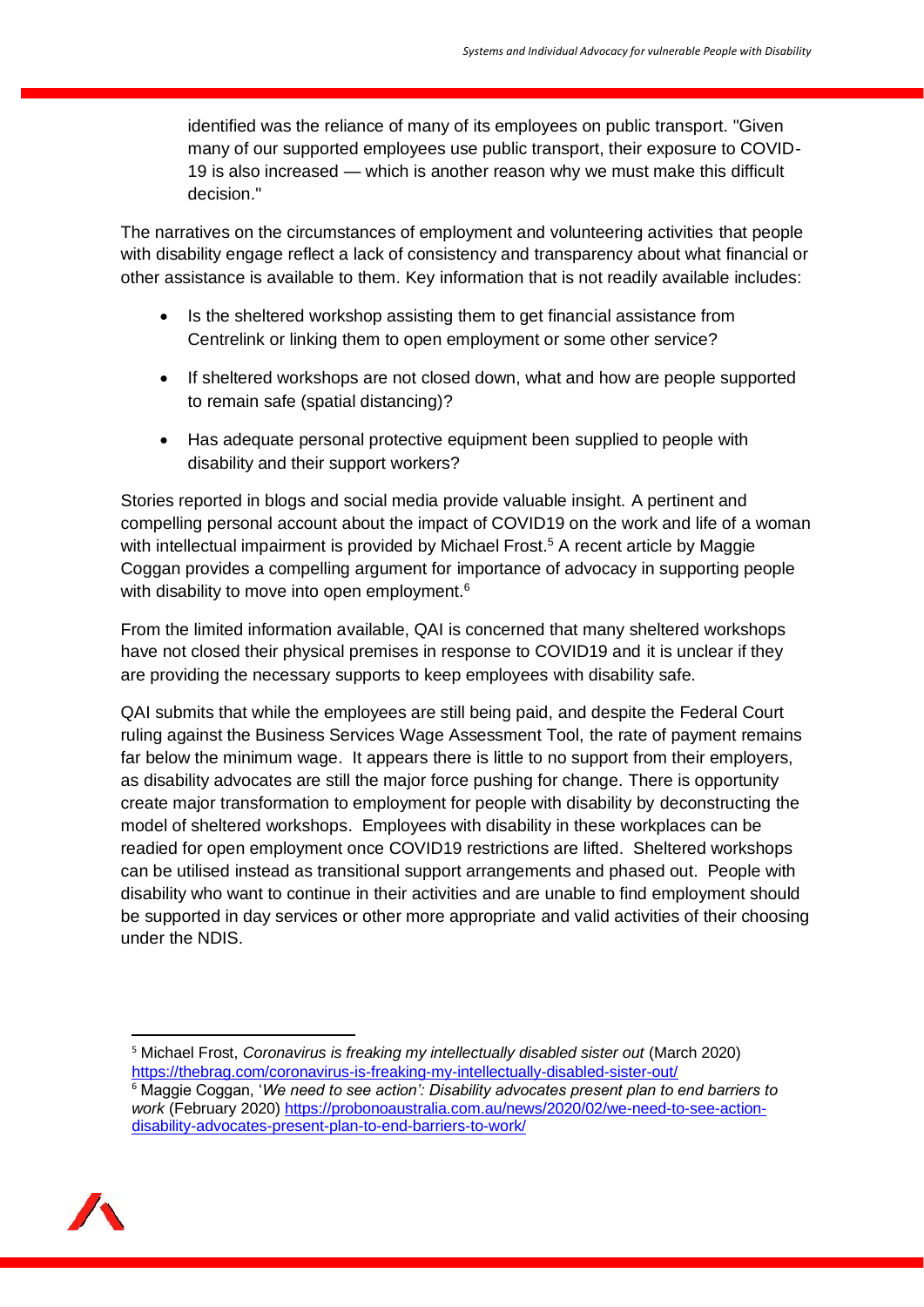## *Education – Remote Schooling*

Changes to how education is delivered has also had a significant impact on children with disabilities, their parents, and parents or carers with disability.

Schools across Queensland had been closed to all but children of essential workers and vulnerable students since the end of March. Queensland schools had been working towards developing a new program that can be delivered online to students at home using technology to access lessons and communicate with teachers. This mode of teaching and learning assumes that all students have access to suitable technology and internet including assistive technology.

QAI is concerned that the rate at which these changes occurred without due consideration to the individual learning and communication needs of children with disability. We acknowledge that this unique circumstance has caused rapid and considerable stress to schools, teachers and the system in attempting to deliver education for all. However, classroom teachers should have knowledge of each of their students and be supported to deliver adequate modifications. Teacher aides are important to this function and it is reasonable to expect that their continued support be applied (at the direction of the classroom/subject teacher) to this end.

Many of the mainstream learning platforms utilised by state schools are not accessible for some people with disability. For example, several schools use the seesaw platform or google classroom. This platform is not adequately accessible to people who use screen readers. A fully online method of teaching also does not allow for the needs of students who require more one-on-one support to achieve tasks such as students who have multiple disabilities for example deaf blindness.

It has been reported to us that even in very inclusive school settings, students with disability were overlooked and let down with on-line and remote learning with few having any adapted work available to them.

### *Other concerns*

There has been an increase in access to telehealth for General Practitioner consultations and allied health services such as occupational speech, psychology and physiotherapy. However, for many people and many services, face-to-face appointments are the only appropriate way to engage with their therapists and counselors and therefore, many people with disability are not able to access their services. Psychology and counseling are a vital support for some people with disability who may already find it difficult to manage daily living or to leave their home.

However, there must be careful consideration to how these new changes are implemented. For example, in some cases, before a patient can physically attend the GP clinic for a consultation, there must first be a Coronavirus test conducted at an approved testing facility. We have been made aware that not all testing facilities are accessible for all people with disability. Some clinics require that the patient inform the clinic once they arrived, but in some situations there is no phone number to make that contact. The testing process

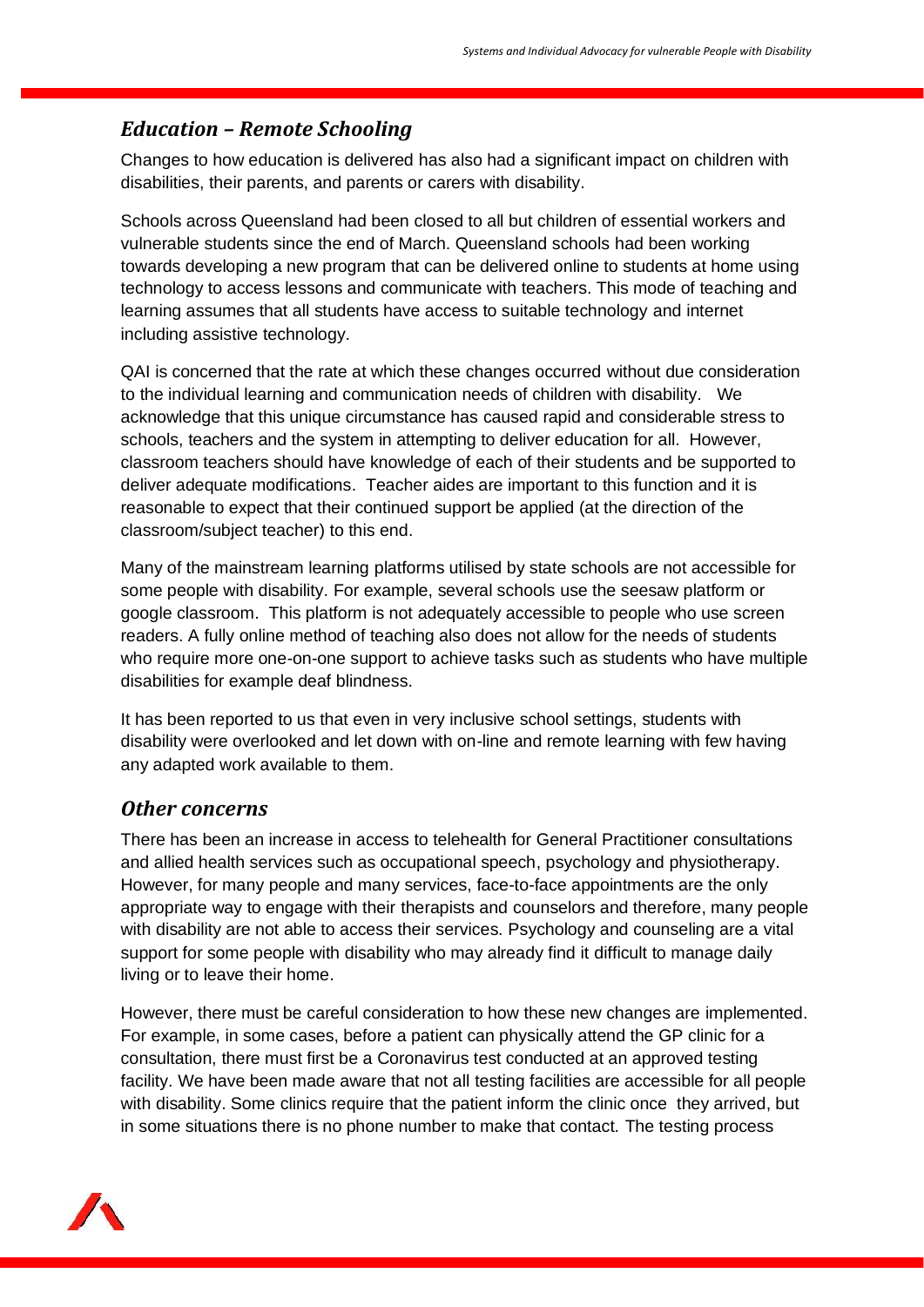requires that the patient enters or leaves through a separate entrance that is not always accessible to all people. Without ensuring that all testing facilities and processes are accessible to all, people with disability and health care workers at testing clinics are put at unnecessary risk. Further, getting to a testing facility is almost impossible unless the patient can drive or have someone to drive them. There is a need for closer attention to ensure that people without access to a car or who cannot attend a testing facility can still be tested safely and in a timely manner .

New social distancing rules have created increased challenges for people with disability. Rules such as restrictions on the number of visitors to the home, and only being able to leave home for essential things like groceries or for exercise are understandable and necessary but not always practical for people with disability who may require two support people to get out into the community. This has resulted in many people's community access being ceased during this time and the nature of some people's disability means that they aren't able to understand why this is. This causes confusion and distress for some people and may result in increased anxieties and/or fear, with resulting difficulties for people with disability and their families who have reduced levels of support from service providers and informal supports during this time.

Changes to public transport have negatively impacted on some people's ability to get out and access essential services. A reduction in bus services and changes to boarding such as only using the back door in order to adhere to social distancing rules are impractical for people who use mobility aides or dog guides and need access to the accessible front doors of the bus. Messages have been sent out advising people who require use of the front doors to let the bus companies know but this is not a practical solution for many people who already have difficulty accessing busses.

The new social distancing rules have also affected attitudes towards people with disability who are out and about in the general community. We have received personal accounts from people with disability that members of the public are less likely to offer assistance when asked, or that if they encounter a person with disability in trouble, COVID19 and social distancing restrictions are being used as a justifiable excuse for this behavior. A reluctance to provide any sort of physical assistance has also been experienced by some people when accessing essential services such as a medical specialist, when seeking assistance in a grocery store, when catching public transport, and when using taxi and uber service. People are also sharing stories of being verbally abused by members of the public for not adhering to physical distancing restrictions. Others have reported theft from their trolleys while shopping, people cutting in front of them in a queue and of being physically touched without their consent when they have been assisted.

The federal government's decision not to extend the \$550 Coronavirus supplement to those receiving disability support pension or carer payments is discriminatory and adds an additional unnecessary burden on already vulnerable people. By failing to extend the payment to people receiving these payments, the government is sending a clear message that people with disability and their families/carers are not a valued part of society and that the contribution they make is not important enough to support them appropriately through this crisis. The increased cost of living as a result of this pandemic affects people with